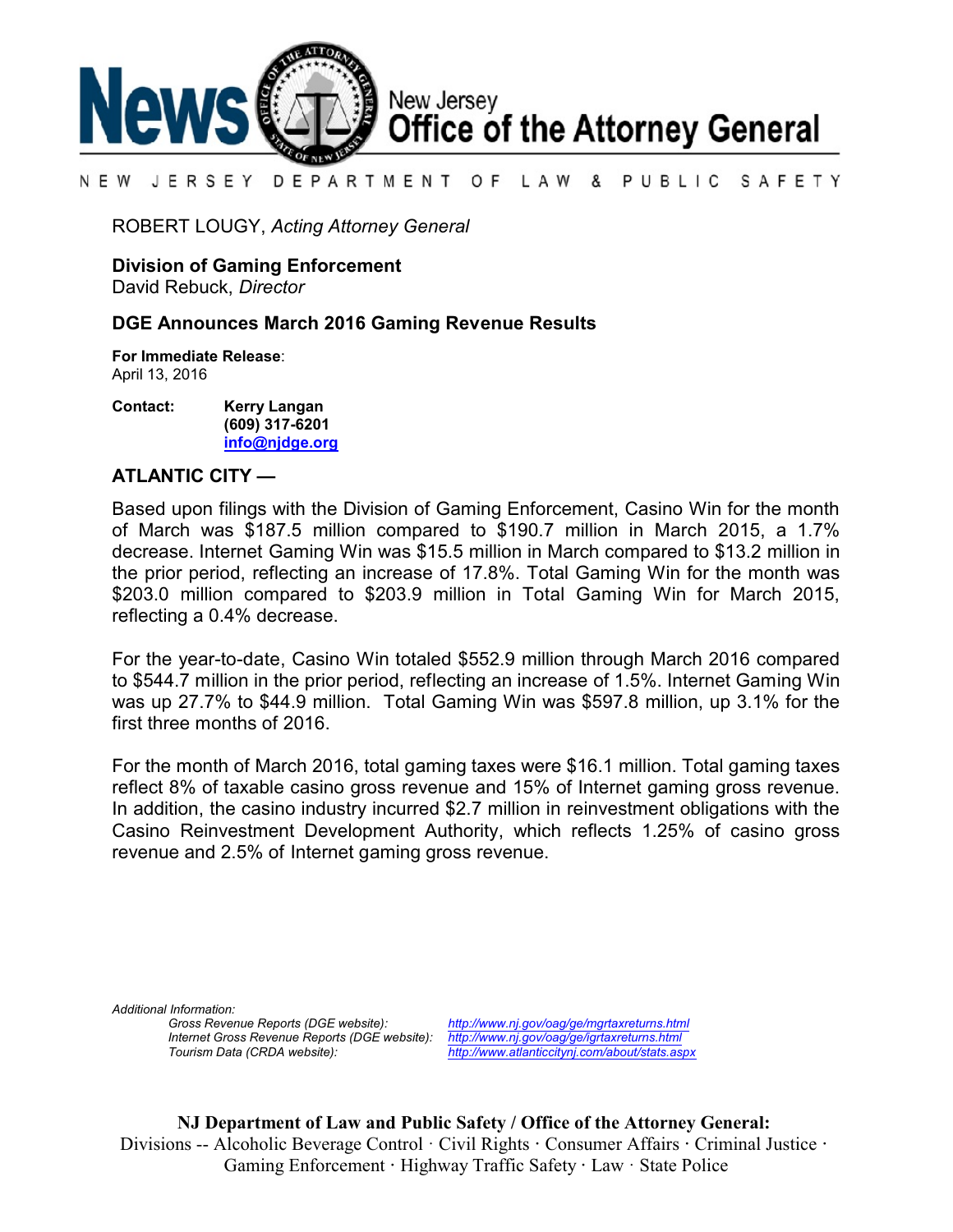# **MARCH 2016 STATISTICS**

## *GAMING WIN INFORMATION*

|                                               |               |                   |                |                  |                | Increase (Decrease) |               |  |  |  |  |  |
|-----------------------------------------------|---------------|-------------------|----------------|------------------|----------------|---------------------|---------------|--|--|--|--|--|
| <b>March</b>                                  |               | 2016              |                | 2015             |                | \$                  | $\frac{1}{2}$ |  |  |  |  |  |
| <b>Slot Machine Win</b>                       | $\mathcal{S}$ | 132,825,823       | $\mathfrak{S}$ | 132,625,221      | $\mathfrak{S}$ | 200,602             | 0.2           |  |  |  |  |  |
| <b>Table Game Win</b>                         |               | 54,637,768        |                | 58,088,057       |                | (3,450,289)         | (5.9)         |  |  |  |  |  |
| Casino Win                                    |               | 187,463,591       |                | 190,713,278      |                | (3, 249, 687)       | (1.7)         |  |  |  |  |  |
| Peer-to-Peer                                  |               | 2,461,064         |                | 2,227,629        |                | 233,435             | 10.5          |  |  |  |  |  |
| <b>Other Authorized Games</b>                 |               | 13,046,395        |                | 10,937,994       |                | 2,108,401           | 19.3          |  |  |  |  |  |
| Internet Gaming Win                           |               | 15,507,459        |                | 13,165,623       |                | 2,341,836           | 17.8          |  |  |  |  |  |
| <b>Total Gaming Win</b>                       | 202,971,050   |                   |                | 203,878,901      |                | (907, 851)          | (0.4)         |  |  |  |  |  |
|                                               |               |                   |                |                  |                |                     |               |  |  |  |  |  |
| <b>March YTD</b>                              |               |                   |                |                  |                |                     |               |  |  |  |  |  |
| Slot Machine Win                              | \$            | 386,000,370       | \$             | 377,716,832      | \$             | 8,283,538           | 2.2           |  |  |  |  |  |
| <b>Table Game Win</b>                         |               | 166,912,030       |                | 167,021,133      |                | (109, 103)          | (0.1)         |  |  |  |  |  |
| Casino Win                                    |               | 552,912,400       |                | 544,737,965      |                | 8,174,435           | 1.5           |  |  |  |  |  |
| Peer-to-Peer                                  |               | 6,606,361         |                | 6,572,710        |                | 33,651              | 0.5           |  |  |  |  |  |
| <b>Other Authorized Games</b>                 |               | 38,280,790        |                | 28,564,616       |                | 9,716,174           | 34.0          |  |  |  |  |  |
| Internet Gaming Win                           |               | 44,887,151        |                | 35, 137, 326     |                | 9,749,825           | 27.7          |  |  |  |  |  |
| <b>Total Gaming Win</b>                       |               | 597,799,551       |                | 579,875,291      |                | 17,924,260          | 3.1           |  |  |  |  |  |
|                                               |               |                   |                |                  |                |                     |               |  |  |  |  |  |
| <b>GROSS REVENUE AND CRDA TAX INFORMATION</b> |               |                   |                |                  |                |                     |               |  |  |  |  |  |
|                                               |               | <b>Total CRDA</b> |                | Total            |                |                     |               |  |  |  |  |  |
|                                               |               | Obligations (a)   |                | Gaming Taxes (b) |                |                     |               |  |  |  |  |  |
| March 2016                                    | \$            | 2,730,700         | \$             | 16,108,666       |                |                     |               |  |  |  |  |  |
| YTD March 2016                                | \$            | 8,035,382         | \$             | 47,312,195       |                |                     |               |  |  |  |  |  |

(a) Total CRDA Obligations reflect 1.25% of casino gross revenue and 2.5% of Internet gaming gross revenue.

(b) Total Gaming Taxes reflect 8% of taxable casino gross revenue and 15% of Internet gaming gross revenue. Taxable casino gross revenue reflects casino gross revenue less the deduction for eligible promotional gaming credits. Gross Revenue is not Win, is unaudited, and subject to adjustment. Year-to-Date Gross Revenue amount includes any amendments received since the prior monthly press release.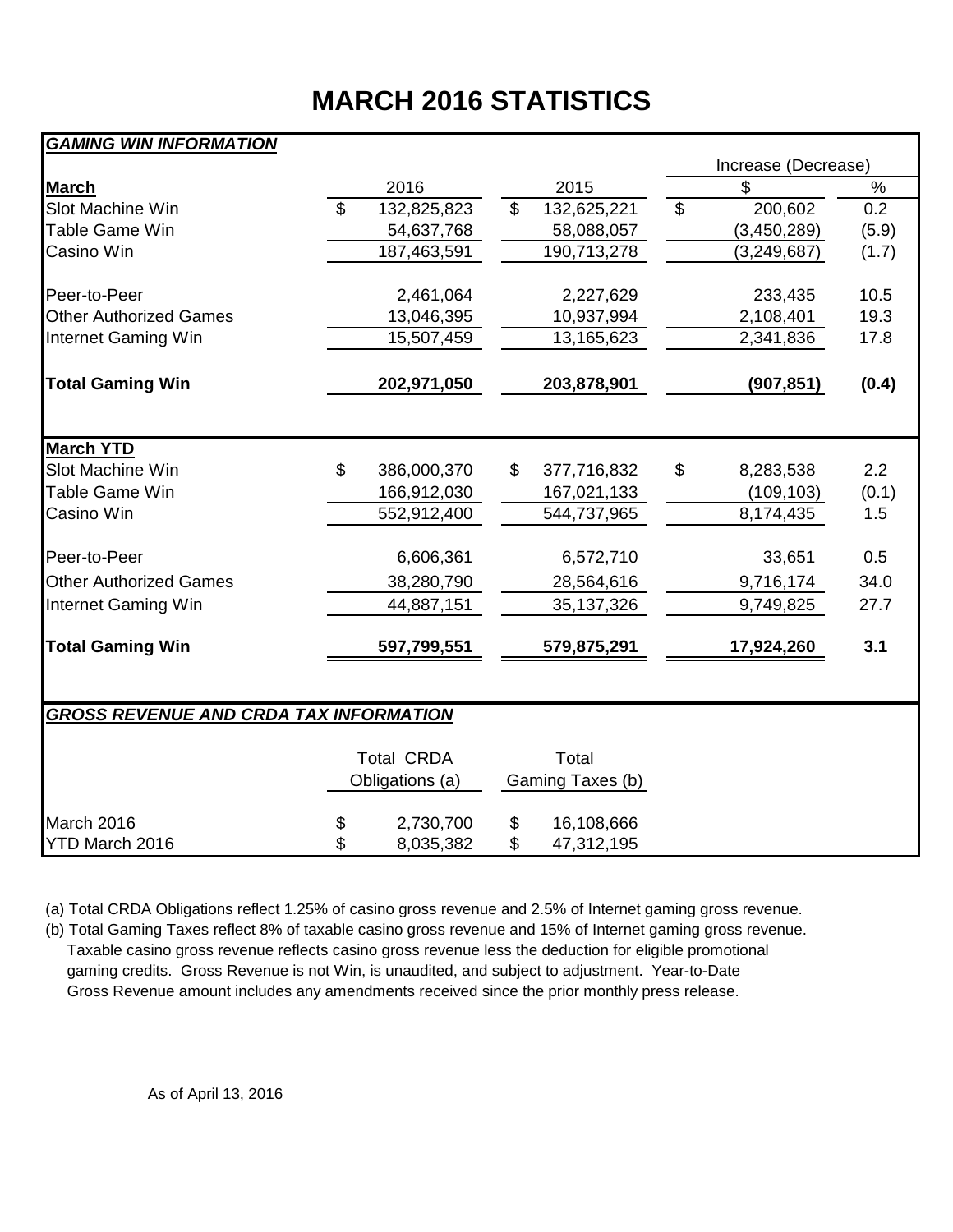### **THE ATLANTIC CITY CASINO INDUSTRY MONTHLY WIN COMPARISON FOR THE MONTH ENDED MARCH 2016 VERSUS 2015**

|                        | <b>CASINO WIN</b> |    |             |      | <b>INCREASE</b><br>(DECREASE) |      | <b>INTERNET GAMING WIN</b> |      | <b>INCREASE</b><br>(DECREASE) |      | <b>TOTAL GAMING WIN</b> |      |             |      | <b>INCREASE</b><br>(DECREASE) |        |
|------------------------|-------------------|----|-------------|------|-------------------------------|------|----------------------------|------|-------------------------------|------|-------------------------|------|-------------|------|-------------------------------|--------|
|                        | 2016              |    | 2015        | $\%$ |                               | 2016 |                            | 2015 |                               | $\%$ |                         | 2016 |             | 2015 |                               | $\%$   |
| <b>Bally's AC</b>      | \$<br>17,414,825  | \$ | 15,888,226  |      | 9.6                           | \$   | $\overline{\phantom{a}}$   | \$   | $\overline{\phantom{a}}$      |      | n/a                     |      | 17,414,825  | \$   | 15,888,226                    | 9.6    |
| Borgata                | 53,768,422        |    | 56,027,479  |      | (4.0)                         |      | 4,226,855                  |      | 4,192,024                     |      | 0.8                     |      | 57,995,277  |      | 60,219,503                    | (3.7)  |
| Caesars                | 22,202,842        |    | 23,266,883  |      | (4.6)                         |      |                            |      |                               |      | n/a                     |      | 22,202,842  |      | 23,266,883                    | (4.6)  |
| Caesars Interactive NJ |                   |    |             |      | n/a                           |      | 3,163,357                  |      | 2,815,328                     |      | 12.4                    |      | 3,163,357   |      | 2,815,328                     | 12.4   |
| Golden Nugget          | 16,815,222        |    | 16,233,746  |      | 3.6                           |      | 3,070,087                  |      | 2,961,730                     |      | 3.7                     |      | 19,885,309  |      | 19,195,476                    | 3.6    |
| Harrah's               | 28,530,523        |    | 32,338,149  |      | (11.8)                        |      |                            |      | $\overline{\phantom{a}}$      |      | n/a                     |      | 28,530,523  |      | 32,338,149                    | (11.8) |
| Resorts                | 13,043,328        |    | 11,072,265  |      | 17.8                          |      |                            |      |                               |      | n/a                     |      | 13,043,328  |      | 11,072,265                    | 17.8   |
| <b>Resorts Digital</b> |                   |    |             |      | n/a                           |      | 1,878,097                  |      | 154,071                       |      | n/a                     |      | 1,878,097   |      | 154,071                       | n/a    |
| Tropicana              | 22,446,853        |    | 21,119,058  |      | 6.3                           |      | 3,169,063                  |      | 3,042,470                     |      | 4.2                     |      | 25,615,916  |      | 24, 161, 528                  | 6.0    |
| Trump Taj Mahal        | 13,241,576        |    | 14,767,472  |      | (10.3)                        |      |                            |      |                               |      | n/a                     |      | 13,241,576  |      | 14,767,472                    | (10.3) |
| <b>Total: Industry</b> | 187,463,591       |    | 190,713,278 |      | (1.7)                         |      | 15,507,459                 | \$   | 13,165,623                    |      | 17.8                    |      | 202,971,050 |      | \$203,878,901                 | (0.4)  |